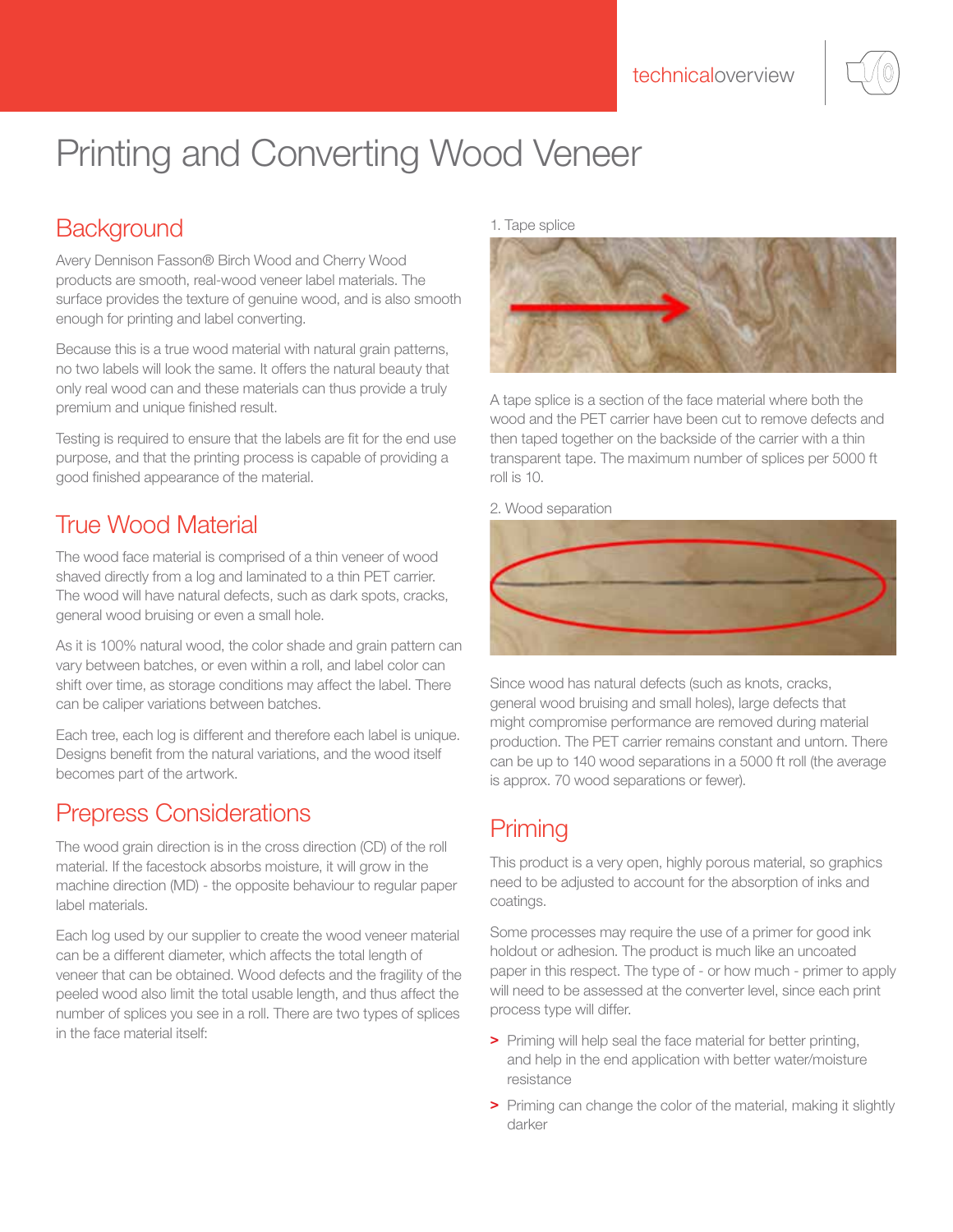



## **Printing**

- > The Birch and Cherry wood materials can be printed with water-based and UV flexo, offset, flat and rotary screen, letterpress process and digital (if topcoated or printed with fast drying inks).
- > UV flexo will work better than water-based flexo, but both can work on the material
- > Higher viscosity inks have better hold-out and seem to work better with this material than low viscosity inks.
- > Using conventional heat-set inks is generally something we do not recommend. Oxidizing inks work very well.
- > When printing on Cherry Wood, ink color may need to be adjusted to compensate for the red/brown color of the wood.
- > Additionally, using a hit of white can help to maintain ink colour on top of the Cherry Wood.
- > Higher viscosity inks have better hold-out and seem to work better with this material than low viscosity inks.
- > We recommend adding trim marks to all web print files. Without printed trim marks, the press may read the natural wood grain pattern and then misinterpret where to print and/ or diecut the form.

#### Embossing



The Birch Wood and Cherry Wood materials take a limited emboss. If the emboss is too deep, or with hard edges, it may crack the wood material. Shallow relief with rounded edges will work best. Consult your die suppliers for their product recommendation.



# Foil stamping

The product will successfully cold or hot stamp, but there will be some limitations due to the texture of the surface. Pre-testing your foil choice is required to achieve your desired results.

#### Overprint varnishes

The use of an overprint varnish (OPV) is highly recommended. As with paper face materials the OPV will help to reduce penetration of water or moisture, and give better resistance to abrasion and scuffing

# Die cutting

Since this product has a film underlaminate, it will die cut and strip very easily with engraved and magnetic dies. Because these wood labelling products are true wood materials, the product has to be cut with dies adapted to it, and it can generate wood dust. Another consideration is the caliper of the material. Consult with your die supplier about the use of this material, so that they can advise on correct tooling design and tolerance.

#### **Labeling**

Stiff, small diameters are not recommended. However, the CD grain direction does allow smaller diameters than normally expected. The material is highly opaque, so all label gap or position sensors will work well with it.

Birch Wood and Cherry Wood labels can be applied to bottles and containers \* using automated label application equipment, as long as the wood grain is running top to bottom (portrait) on the container.